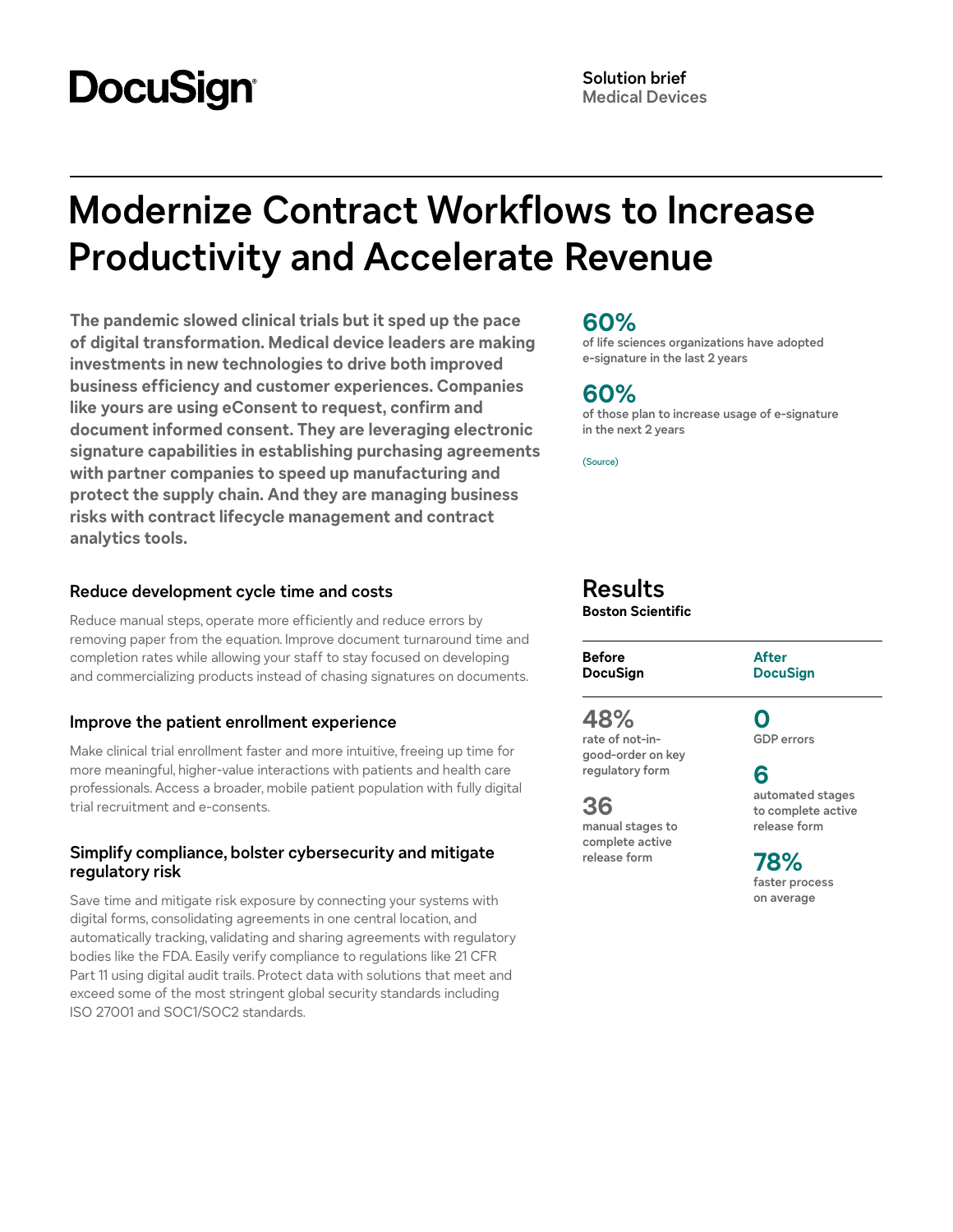### **Support your manufacturing and supply chain evolution**

Whether it be scaling up your production volumes or protecting against supply chain issues, quickly signed purchase agreements with vendors and partner sites are necessary for keeping your commercialized products in market. Ensure consistency and speed-to-agreement with powerful contract editing and template tools.

## **Eliminate sales hurdles**

Complete sales agreements and service contracts faster—even when your staff is in the field and off the grid—allowing your sales reps to spend more time nurturing key relationships and providers to spend more time focusing on patients.

**"We're in the early stages right now, but we are processing claims faster, and we are getting paid far quicker—which means we earn revenue sooner. With DocuSign, we're submitting claims days, weeks, even months faster."**

**Marc Reynolds** President of Billing Operations Precision Medical Products

# **Use case examples**

#### **Administration**

**HR forms Nondisclosure agreements Purchase orders Sales contracts Vendor contracts**

#### **Clinical operations**

**Clinical trial enrollment Investigator forms Patient informed consent**

#### **Commercial activities**

**Label change requests Medical device sales and service ePrescribe Certification of medical necessity Installation checklists**

#### **Compliance**

**Patient privacy protection Training and approvals Key opinion leader programs Sunshine Act compliance Medical device cybersecurity**

#### **Manufacturing/quality**

**Device tracking, history and master records Electronic batch records Field service reports Quality agreements Standard operating procedures (SOPs) Validation plans**

#### **Patient engagement**

**Patient eConsent Patient assistance documents Patient portals Patient telehealth Patient privacy practices**